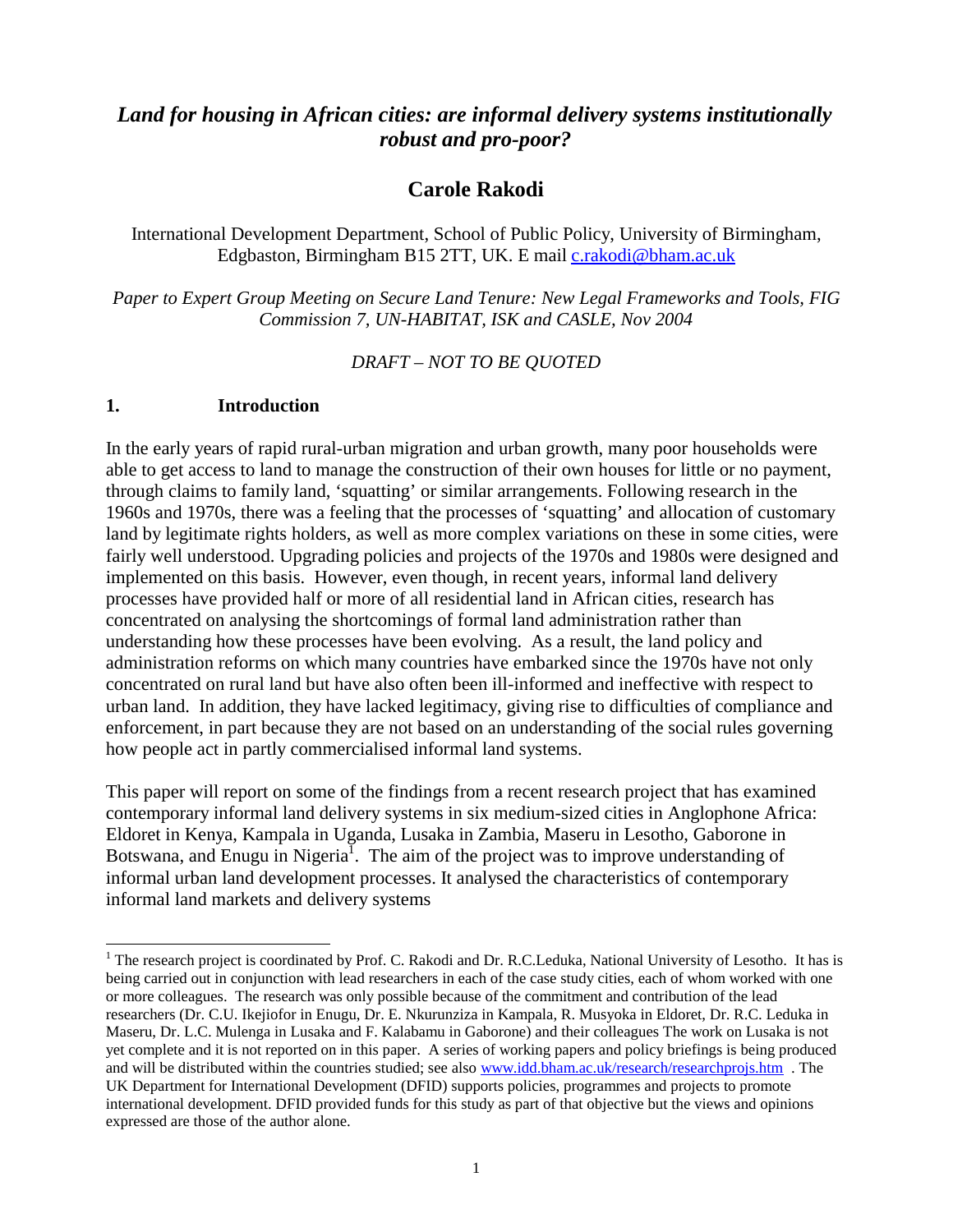- i. To develop an in-depth understanding of the institutions that underpin and regulate transactions and disputes in land, by comparing how they operate in a number of cities
- ii. To assess the strengths and weaknesses of alternative land delivery channels, both formal and informal, especially with respect to the extent to which they enable the poor and other vulnerable groups (especially women) to access land with secure tenure, and
- iii. To explore the implications of the findings for policy and practice.

The research built on recent studies, especially in Tanzania and Lesotho (Rakodi, 1997; Kombe, 1994, 2000; Leduka, 2000; UCLAS/IRPUD, 2000), and complements related research in Mozambique (Jenkins, 2001). It also complements recently completed studies of neo-customary land tenure in both Anglophone and Francophone countries.

In this paper, the initial hypotheses and theoretical starting points for the research are first outlined, followed by the analytical and methodological approach adopted. Each of the main channels of land delivery are then discussed in turn, and their strengths and weaknesses identified, with reference to a common set of criteria.

### **2. Starting points**

The starting hypotheses of the research were, first, that the success of informal land delivery systems in supplying between a half and 70% of all land for urban residential development, including land for the poor, can be attributed to their practical attributes and their social legitimacy (Rakodi and Leduka, 2003). The practical attributes, it was suggested, make the arrangements more suited to the needs of urban land rights holders and those seeking land for housing, including the poor. In addition, wide understanding and acceptance of the social rules (or institutions) that enable transactions to occur and govern relations between actors in the system serve to secure wider compliance than is common for formal land regulation.

Second, it was hypothesised that, as urban development proceeds, the informal institutions that regulate land transactions and use change over time, vary between residential areas and sometimes break down. The pressures generated by urban property markets and increased demand result in changes in traditional social institutions in order to make them more suited to the circumstances of urban areas. In newly urbanising areas, as shown by research in Dar es Salaam, the modified versions of traditional social institutions underlie quite smooth processes of conversion of agricultural land for urban uses. However, that research also showed that, as areas consolidate and the density of development increases, the rules and social relationships governing transactions and regulating disputes become increasingly strained, and may eventually break down altogether.

The conceptual framework employed was based on three building blocks. First, it uses ideas of structure and agency (Giddens, 1984). Many studies analyse urban development in terms of compliance with formal rules, and assume essentially passive relations between land market actors and the state. Structure and agency theory allows for actors to interpret, use and challenge formal rules, and that creates opportunities for changes both to rules themselves and to the relationships between the state structures that govern land delivery and non-state actors (Healey and Barrett, 1990; Tripp, 1997).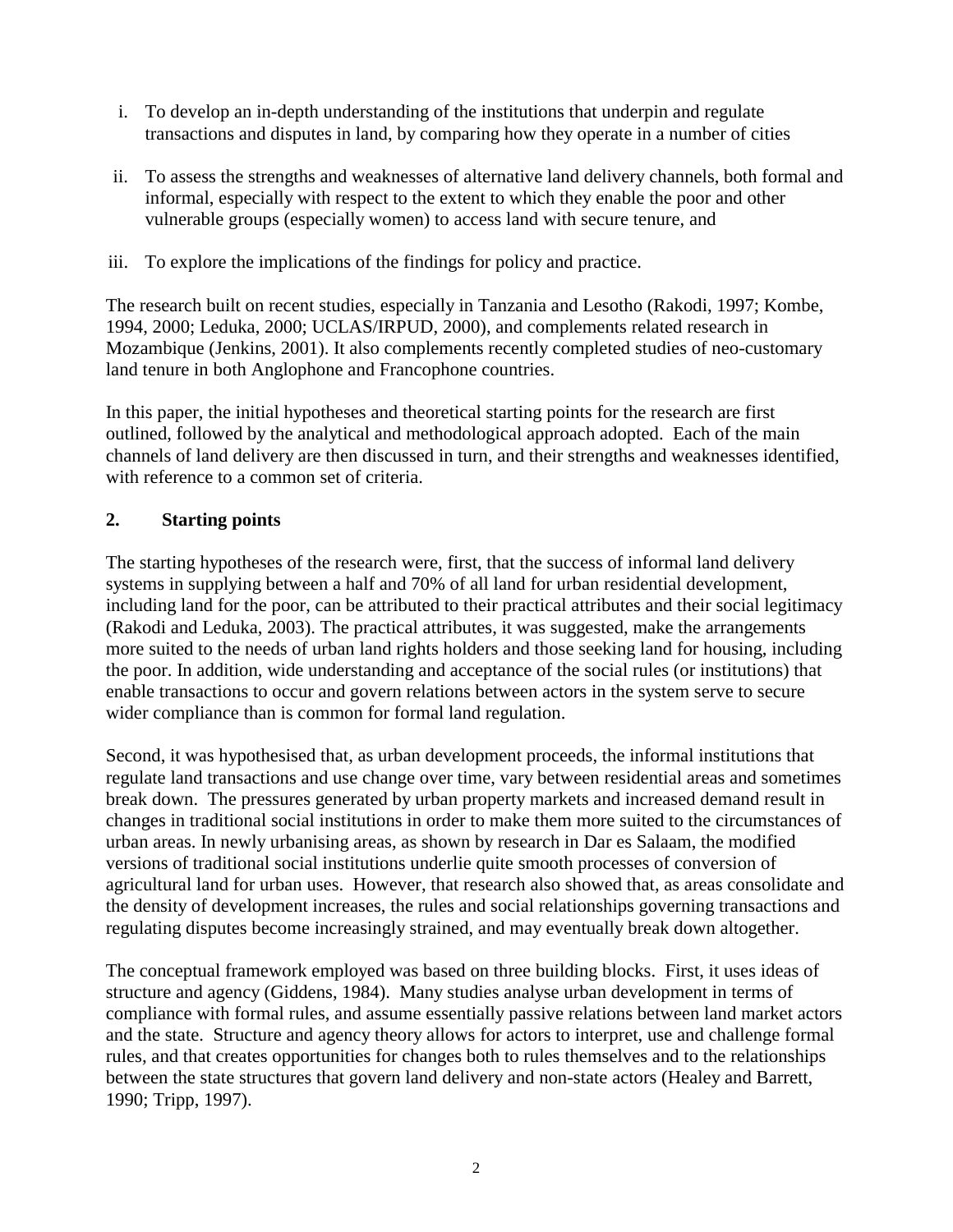Institutional analysis stresses the importance of institutions or rules because of their roles in minimising the cost of transactions or proscribing certain actions and behaviour (North, 1990). Social institutions govern the social, economic and political relations between individual actors. They may be divided into formal institutions, which are devised rules of the game, in particular state law, and informal institutions, which are embedded social norms and practices, including customary rules (Pamuk, 2000, van Horen, 1999). They are revealed through transactions and disputes (Razzaz, 1998). Often, analysis of the different sorts of rules is underlain by a legal pluralist approach and a refusal to give one system of law greater standing than another (Benda-Beckman, 2001; Benton, 1994).

Finally, ideas of societal non-compliance arise from attributing individual social actors with agency. Sometimes termed the 'weapons of the weak', non-compliance may be exercised by those without overt power in order to subtly challenge the actions of those with formal political or organisational power (Scott, 1985; Razzaz, 1994). If non-compliance becomes sufficiently widespread, it may even produce changes to government policy and practice, as Tripp (1997) argues, it did in Tanzania with respect to government attitudes towards informal sector activity. However, a distinction needs to be made between cases where non-compliance leads to conflict and where it leads to accommodation or co-production, identifying the reasons for these different reactions and their outcomes, because this is potentially important in identifying workable improvements to urban land delivery systems.

#### **3. Components of the analysis and methodological approach**

In order to hold some factors relatively constant (particularly the principles on which the formal legal system is based), it was decided to select cities from Anglophone Africa. These included cities from eastern, southern and west Africa, but excluded cities where recent or current research on related issues was already under way. The cities were located in countries with different colonial policies with respect to land and urban development, arising from whether a system of direct or indirect rule was adopted. They also represented countries with very different postcolonial economic and land policies. These varied from free-market oriented Kenya to heavily state-led Botswana and Zambia, and included countries which had been subject to military or single party rule in the period since independence (Nigeria, Zambia, Kenya, Lesotho) as well as a country which has been a multi-party democracy throughout (Botswana). Some had attempted to nationalise land and introduce other reforms in the 1970s (although many of these reforms had subsequently been reversed) and some had not. The governance arrangements at both national and local level, including the role of traditional authorities, therefore, varied between the countries and the responsibilities for urban land delivery, regulation and tenure registration were differently allocated between government levels and agencies. The research focused on six medium sized cities, some capitals of relatively small countries, and others secondary cities<sup>2</sup>.

In each city, in addition to reviewing secondary material and interviewing key informants in relevant central and local government departments, primary data collection was carried out in three informal settlements: a newly developing peripheral area, a partly consolidated area in which active subdivision and development was still under way, and a consolidated inner city area with

l

 $2<sup>2</sup>$  It was decided to avoid the largest cities, partly because they have already been relatively well studied and partly because their very active property markets are not necessarily typical of urban centres more generally.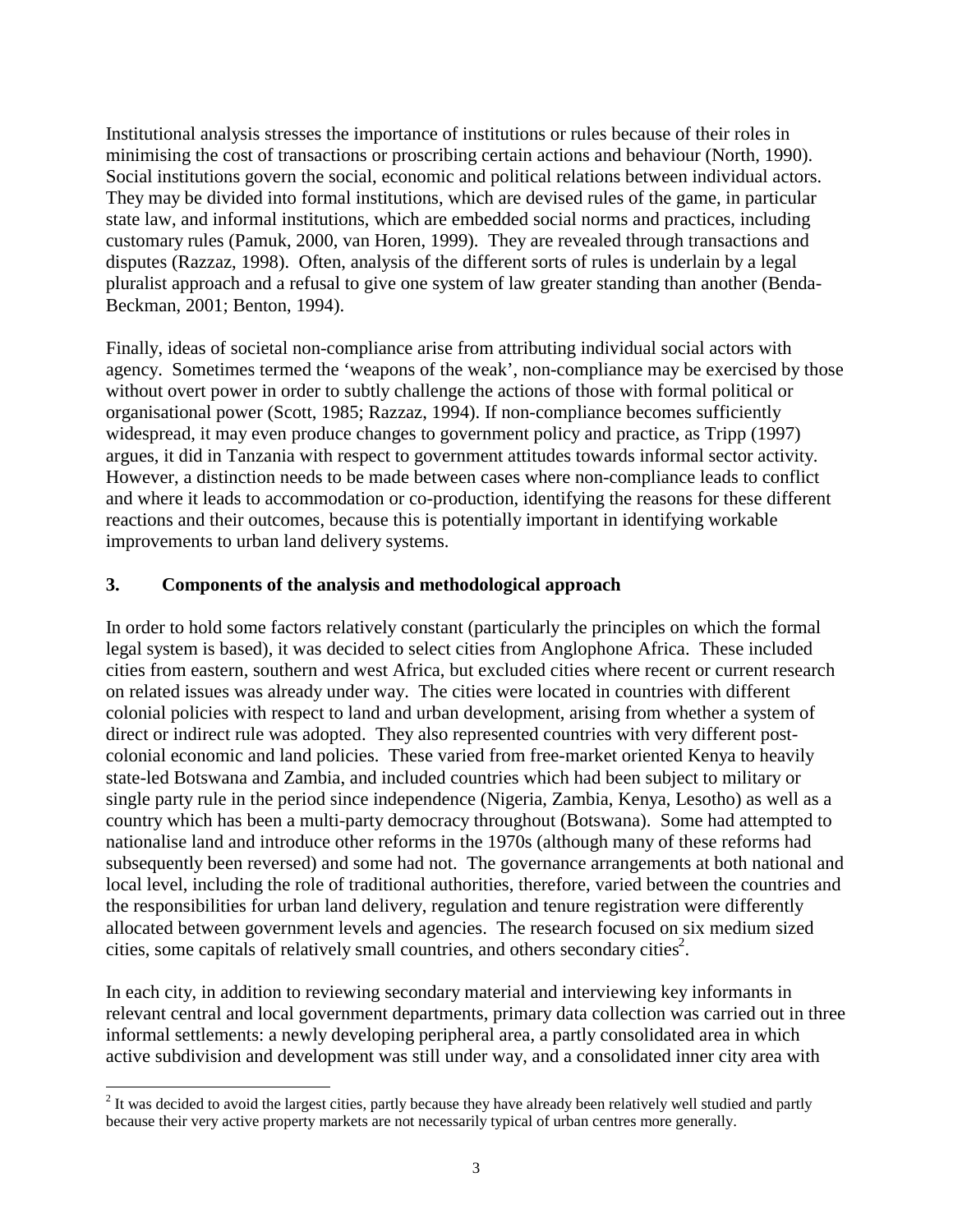relatively high densities, where pressures on land might be expected to produce a higher level of problems and disputes. A combination of quantitative and qualitative methods was used, drawing on both secondary sources and primary data collection. In each of the case study settlements, a sample survey of plotholders was carried out using a structured questionnaire. The survey was complemented by key informant interviews and a series of focus group discussions. Finally, each team enlisted the services of a lawyer to provide background on law and to analyse court cases relevant to understanding urban land issues in general and the resolution of disputes in particular, including cases initially dealt with through informal or customary mechanisms that had eventually reached the formal courts.

## **4. Channels of land delivery for residential use in African cities**

The strengths and weaknesses of the alternative channels through which land is made available for housing development in the cities studied are assessed using a number of criteria suggested by the research questions and hypotheses, and by the responses of participants in the research with respect to the attributes that they value in urban residential land, namely

- i. *Scale*: has the channel delivered land in sufficient volume (and in appropriate locations) to meet the demand for housing land from a rapidly growing urban population, is it continuing to do so today, and what are the prospects of it continuing to do so in future?
- ii. *Cost*: has the channel delivered housing plots at a cost that can be afforded by people seeking land for housing, especially those with middle or low incomes? Is it continuing to do so?
- iii. *Security of tenure*: has the channel delivered housing plots with sufficient security for owners to invest in housing? What are the threats to security and can owners deal with these threats and retain their rights?
- iv. *Access to disadvantaged groups*: has the channel in the past and today delivered residential plots to disadvantaged groups, especially poor households and women (both women heads of household and other women in their own names)?
- v. *Service provision:* has the delivery of land through each channel been accompanied by the provision of infrastructure and services, either in advance, on subdivision or subsequently?
- vi. *Dispute resolution*: are there widely available and socially legitimate means of dispute resolution available to those accessing land through each channel?

The main conclusion emerging from the research is that it is no longer possible for poor households to access land for new residential buildings in urban areas, with some relatively minor exceptions:

- Members of indigenous land owning families and communities in Enugu
- Individuals in Kampala who claim wetland areas, initially for cultivation and then for building, at considerable risk to themselves and their investments
- People who pool their resources to buy a share or part-share in a land buying company in Eldoret
- Poor households who are allocated land for free by the Land Board on the periphery of Gaborone, although the process operates very slowly because the Board lacks the resources to speed it up
- Those allocated a plot in a public-private partnership serviced plot programme in Gaborone, although they are only able to access such a plot after a long wait.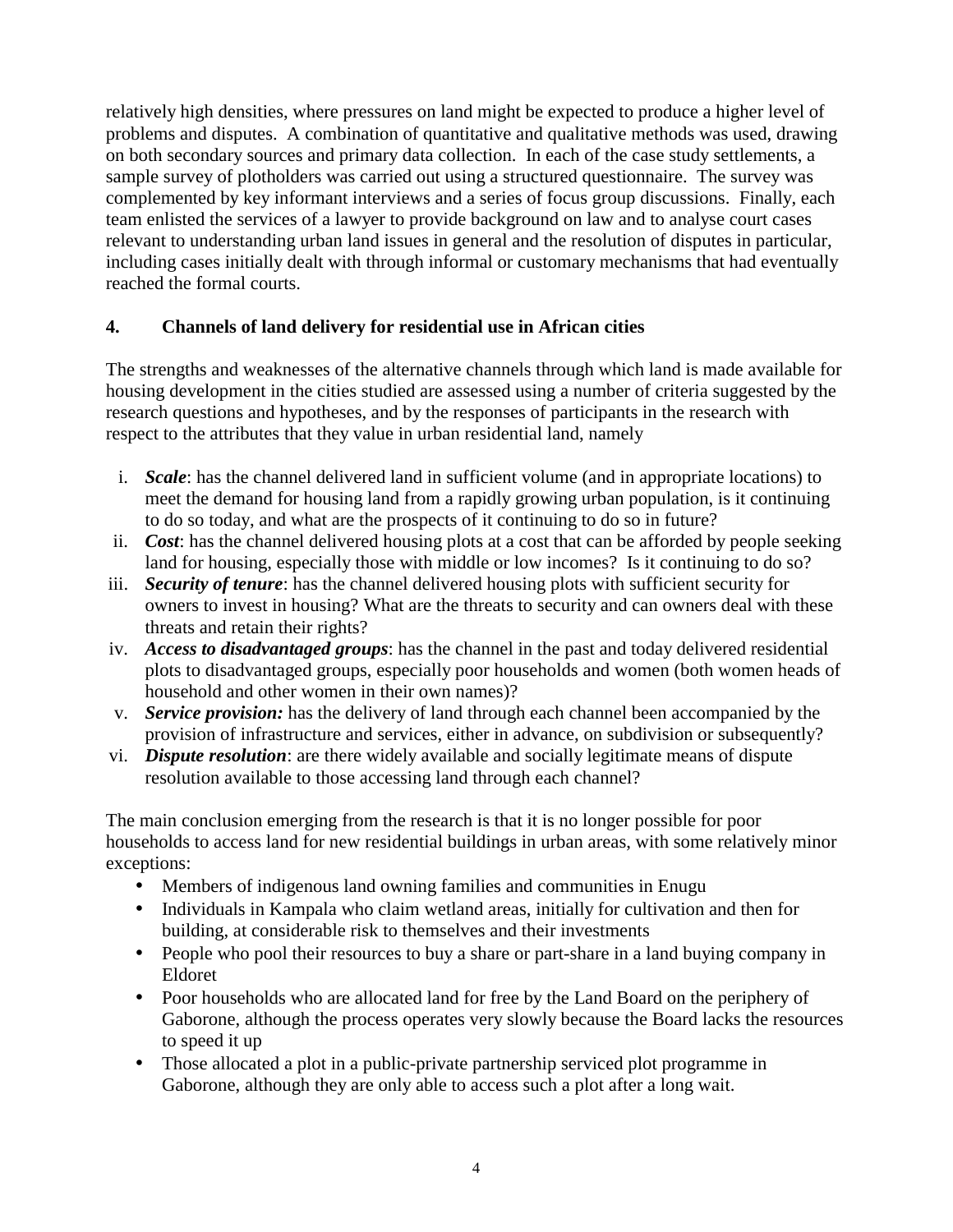The vast majority of households in contemporary cities obtain land for residential use through purchase, through

- Sales of customary land (Maseru, Enugu, Botswana)
- Informal subdivision by land buying companies (Eldoret)
- Informal subdivision by *mailo* owners and tenants in Kampala

Access to land, therefore, is restricted very largely to households with the necessary financial means to purchase it. These are primarily middle and upper income households. However, low income households (not the poorest) which have some income can often negotiated flexible methods of payment for land delivered through informal channels, including instalments. For many newly formed households, especially the relatively poor, the only way of accessing land is through

- plot sharing, either from the outset (e.g. by buying half a share and thus half a plot in an informal subdivision in Eldoret) or through the subdivision of a plot by a parent for a child (Eldoret, Kampala, Maseru).
- inheritance, at least until the plots are too small for further subdivision and sharing amongst children, at which point the prospect of being able to inherit a plot will decrease.

The grounds for these main conclusions will now be elaborated by examining the alternative channels for land delivery in turn<sup>3</sup>.

## *a) Purchase of land through the market*

In two of the cities studied, purchase of land through the market was the most important means of accessing land for housing for all income groups. In Eldoret, informal (as well as some formal and semi-formal) subdivision by land buying companies has, since independence, provided plots for both initial shareholders in the companies and subsequent purchasers of plots. In Kampala, colonial and post-colonial changes in the land tenure system left both owners and tenants of *mailo* land with rights to substantial tracts of land that have subsequently been subdivided and sold.

In these cities, private sales of land to individual purchasers provide significant numbers of housing plots, but in others it is unimportant. It affords some access to land by the poor, for example, through purchasers combining to purchase a single share in a land buying company in Eldoret and subsequently subdividing the plot, or through arrangements to pay in instalments. However, in no cases did this channel enable the poorest households to access land and most of the purchasers are those with middle-income levels.

Although the initial owners of the land may have formal rights of ownership, they rarely have individual title. For example, in Eldoret, the title is generally held jointly by all the shareholders of a landbuying company. However, the processes of obtaining official permission for subdivision and house construction are slow and the standards required are often considered unsuitable by the actors involved, so the subdivisions do not comply with formal subdivision and development regulations. In these circumstances, title cannot be transferred or registered following the

l <sup>3</sup> To complete the picture of land delivery in the case study cities, the allocation of public land through formal procedures was also examined, mainly using secondary data. The findings on this channel of land delivery, which is of varying significance, are not presented in this paper, but see Ikejiofor, 2004; Kalabamu and Morolong, 2004; Leduka, 2004; Musyoka, 2004; and Nkurunziza, 2004.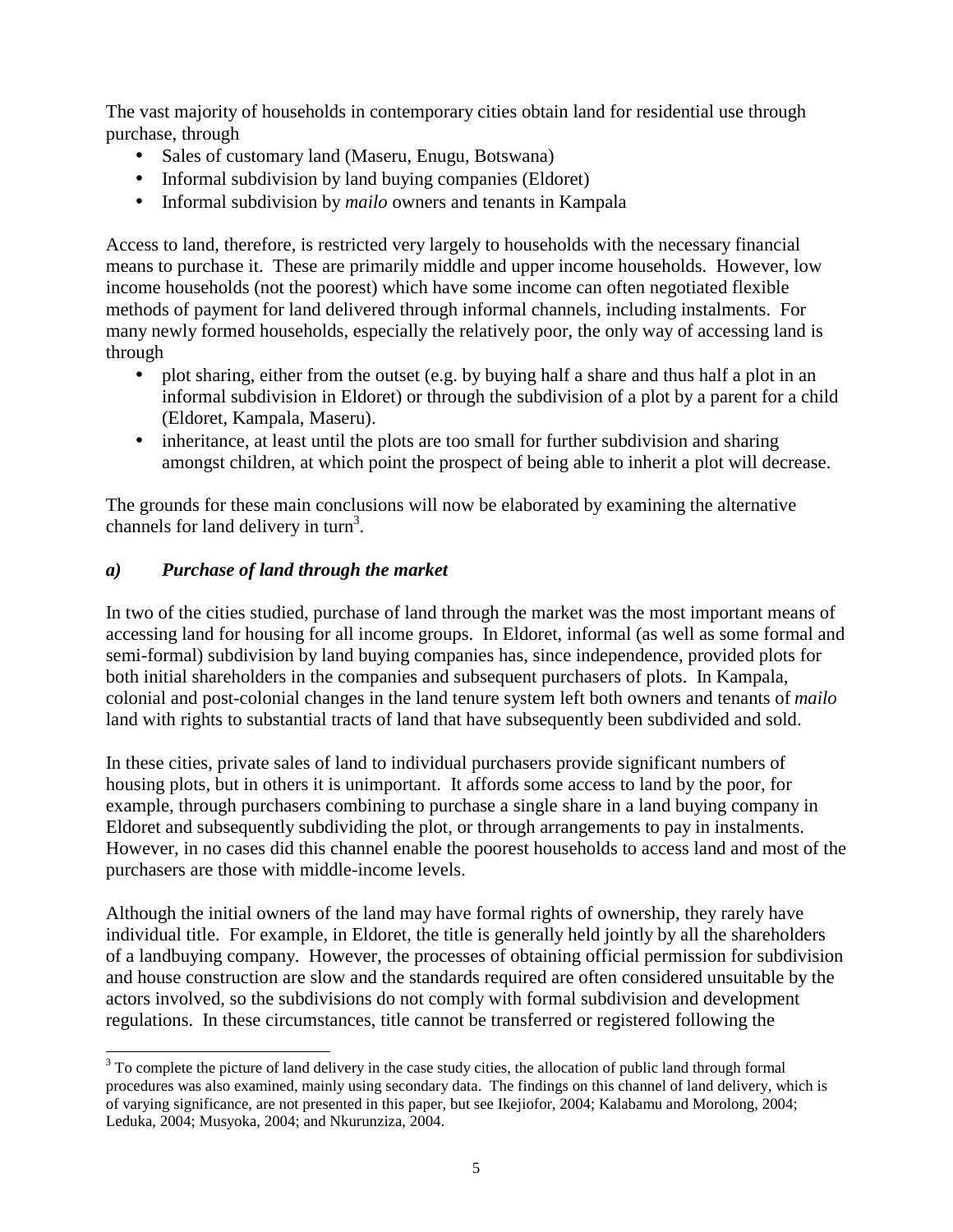transaction and typically a letter of agreement is used instead. Such letters are generally witnessed (by local leaders, neighbours etc) and the validity of the letters is generally respected by other actors in the land delivery process, including the formal system for land registration if title is applied for and the courts if a dispute is taken to court. However, it is possible for an owner to sell a plot more than once, using a different set of witnesses to a subsequent sale. Women can purchase land through this channel, if they have means. However, married women are constrained from purchasing land in their own names by its social unacceptability.

Disputes over transactions are rare, but when they do occur, they are often resolved by local leaders – the elected chairmen of the lowest level of local government (effectively neighbourhood councils) in Kampala and the village elders (leaders usually identified by approbation rather than a formal election) at the neighbourhood level in Eldoret. However, both Local Council chairmen and village elders may be partial, favouring one party over another for reasons to do with politics, ethnicity or other factors, or they may be corrupt and susceptible to bribery.

Land buying companies formed by shareholders of mixed income groups appear to be a uniquely Kenyan phenomenon, which emerged in the period around independence, when President Kenyatta stressed that Kenyans could not expect to get land for free, and the purchase of land from departing settler farmers was encouraged. The ease with which a company can be established in Kenya facilitates the mechanism, and high levels of trust between shareholders are based on shared ethnicity – most companies are formed by members of a single ethnic group. However, although this does enable some low-income people to access land, by definition it excludes members of other ethnic groups from becoming initial shareholders in purchased land (although not from subsequently buying land from the original shareholders).

### *b) Delivery of customary land through state-sanctioned channels*

The extent to which customary systems of tenure and land administration have been formally recognised in law and policy varied between countries in colonial times and has differed since. In the case study cities, land delivery through state-sanctioned customary channels is a reasonably accurate description of the situation in Botswana<sup>4</sup>. Some of the land on the outskirts of the city of Gaborone was subdivided into privately owned commercial farms. However, in other directions, land under the administration of the customary authorities abuts the urban boundary. Under current government policy, this land has been vested in Land Boards (one for each tribal area) on behalf of all citizens of Botswana. The Boards allocate land to individuals for an indefinite period, with a customary land certificate<sup>5</sup>.

In Gaborone, although there has been a significant supply of publicly subdivided and serviced land available for both high and low income households within the city boundary, the eligibility criteria and allocation process have meant that very long waiting lists have formed and large numbers of plots have been allocated but remain undeveloped. In addition, the adoption of higher standards in recent years has made the serviced plots unaffordable to low income households, even though no charge is made for the land itself. As a result, much new housing land is being made available,

l <sup>4</sup> The situation in Ghana, especially in Kumasi, is somewhat similar.

<sup>&</sup>lt;sup>5</sup> In Kampala, the Buganda Land Board, which was established by the Buganda Kingdom, also has a statutory right to allocate land to individuals on behalf of the Kingdom. However, today it regularises land occupied by *mailo* tenants or those to whom they sell, rather than allocating new plots.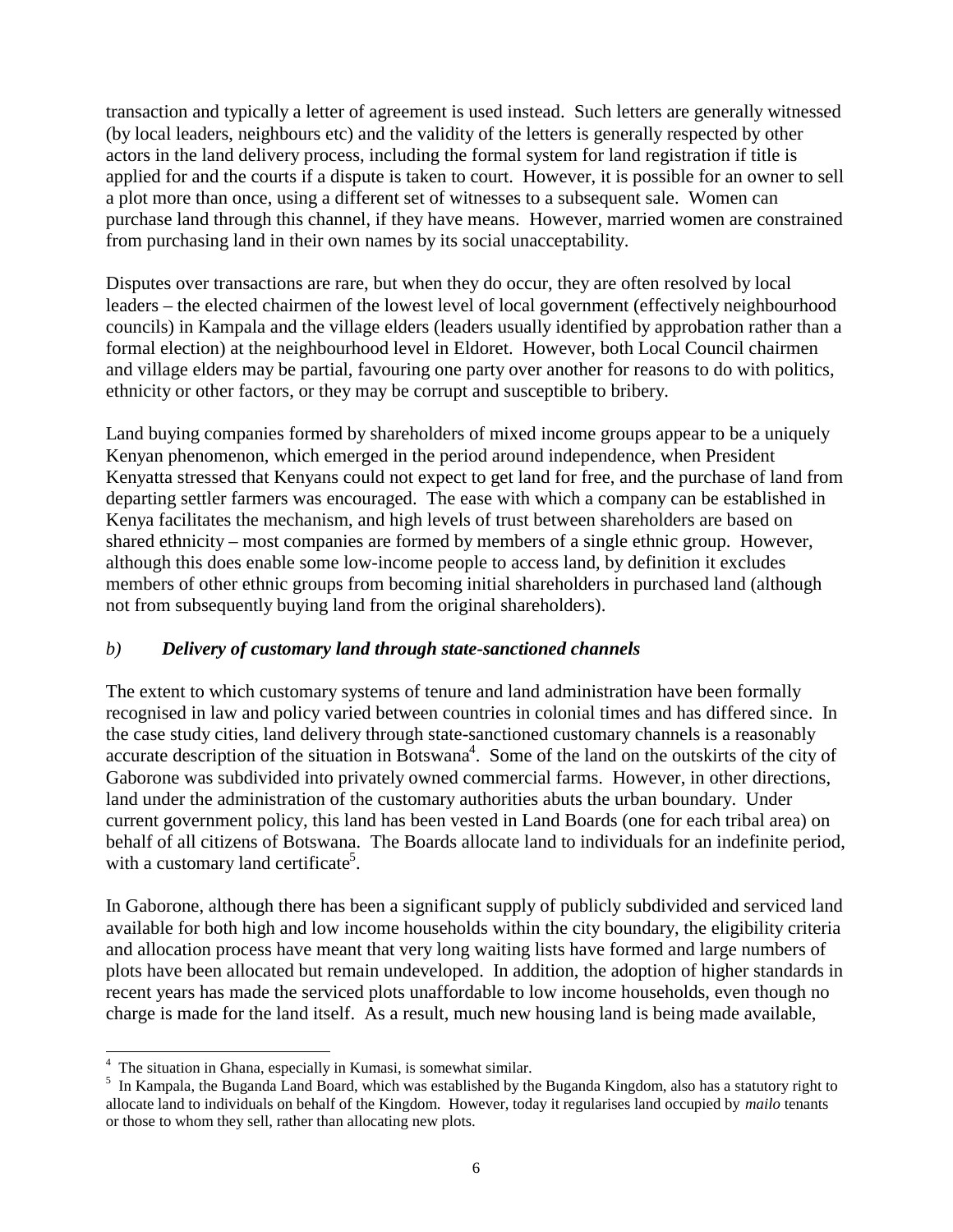acquired and developed in a few areas just outside the city boundary and under the administration of Land Boards. The study concentrated on land delivery in Mogoditshane to the west. In such areas, a significant volume of land for housing has been made available in recent years. However, acquisition of land by the Boards for allocation is hindered by disputes over the level of compensation payable to customary rights holders. In addition, plots should be surveyed and serviced prior to allocation, but the Boards lack the financial and technical resources needed to achieve this. Therefore demand exceeds supply, encouraging customary rights holders wishing to sell and prospective acquirers to seek ways around the system, and tempting Board members to favour those with something to offer.

If the Board officially allocates a plot with a certificate, then the acquirer has security of tenure, including the right to pass on the land to heirs and to mortgage it. Although in principle the Board is entitled to demand the return of land, the legislation does not spell out the timing or conditions of any such return, and in practice it has not and is not likely to occur. Women heads of household can obtain land through this system, with a certificate in their own names, and in theory married women could do so also. However, in practice social norms adhered to by both purchasers and Board officials mean that married women would not do so in practice without the explicit permission of their husbands.

As in all the other channels of land delivery studied, disputes are normally resolved at local level between neighbours or families. When, relatively rarely, they cannot be easily settled, they are resolved by the Land Board and, if necessary, taken to the Land Tribunal.

#### c) *Delivery of land through customary channels to members of the group*

Only in some of the case study cities was there land in customary ownership on the outskirts of the urban area in the past. Today, even in these cities, supplies of free land through this channel are increasingly limited. This process of delivery primarily occurs in Enugu, where land is effectively 'owned' by families, and members of the family are often still able to obtain land for new housing in family homestead areas. It also occurs in Maseru, although the supplies of new land available through this channel are increasingly limited. Nevertheless, inheritance is a significant means by which new households obtain family land.

Land supplied through customary channels to members of the group is often supplied free (or in exchange for a token of appreciation), and so it is one of the only ways in which poor households can obtain access to land in contemporary cities. Men allocated plots through this channel have security of tenure, although they are vulnerable to government action, since the Government of Nigeria has powers under the Land Use Decree to expropriate land required for public purposes. It has not hesitated to use these powers on quite a large scale (for example for industrial areas and the airport in Enugu). However, access to land through this channel is restricted almost entirely to men, and women can only gain access to such land through their relationships with men (normally their husbands). It is a straightforward way of obtaining land, since the eligibility criteria are well known and the processes simple. In both Enugu and Maseru, the social institutions governing land transactions and dispute resolution are widely understood and generally respected within the group. However, the amount of land available through this channel is shrinking. In inner city Enugu, for example, the land belonging to some communities has long been built up and they no longer have undeveloped land to allocate to new households within the group. In addition, there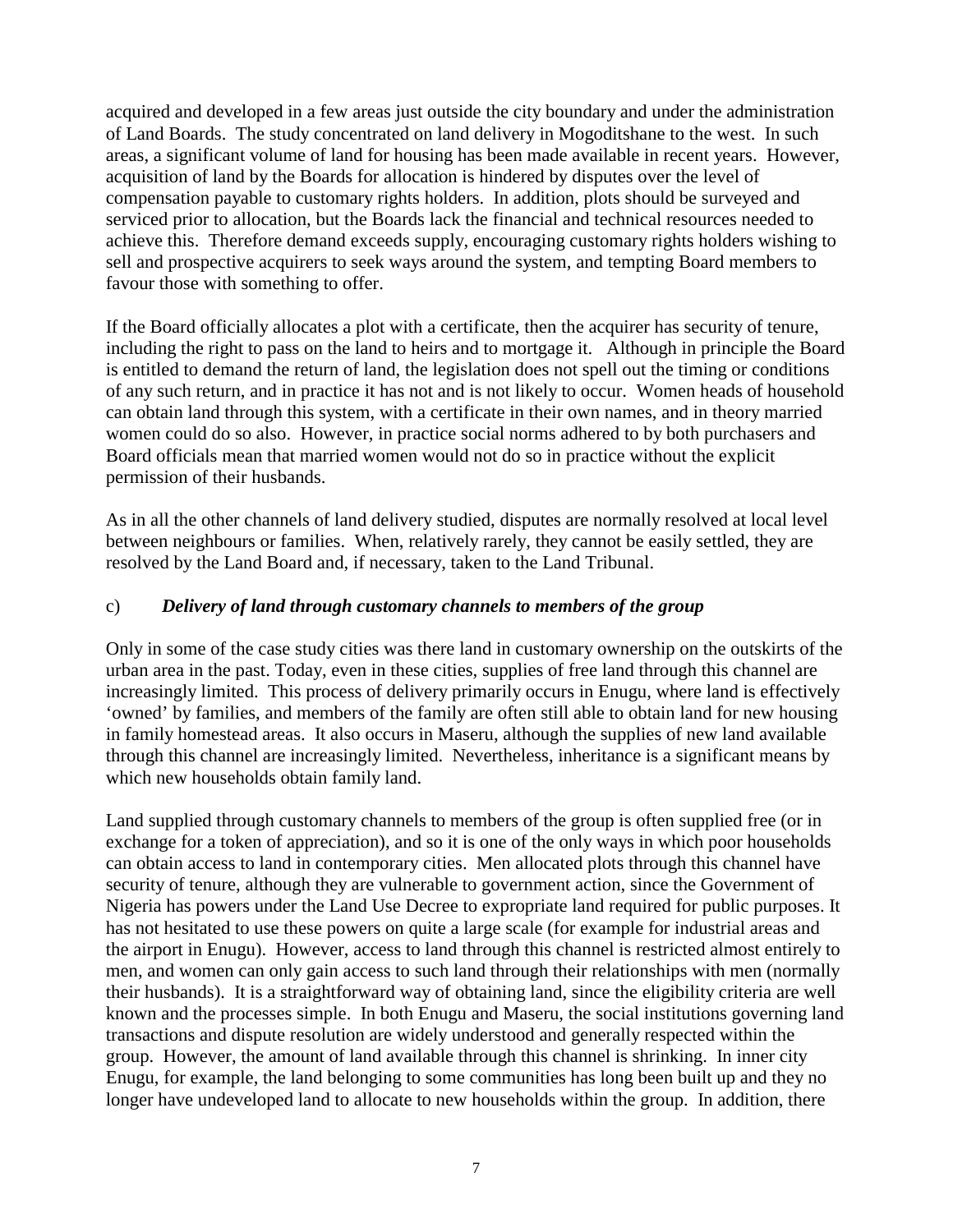are occasional threats to the security of tenure enjoyed by those allocated land through this system and there are also examples of the customary dispute resolution procedures being challenged.

## *d) Purchase of customary land*

In both Maseru and Enugu, the sale of land held by customary rights holders is the predominant means of delivering land for new residential development. In Enugu, this channel can be subdivided into planned layouts, which the landowning community decides to formally subdivide and sell part of its farmland, and informal subdivisions. For decades, both these processes have been central to the development of the city and both continue today. In Kampala, the subdivision and sale of customary land is also important, but in terms of volume contributes less than subdivision of *mailo* land. In Gaborone, it is also significant in the peripheral parts of the built-up area. However, strictly it is prohibited and so sellers and buyers alike disguise it as 'inheritance'.

Thus the sale of customary land contributes a significant volume of plots for housing development in many cities, and those acquiring plots through this channel have confidence that they have de facto security of tenure. However, sellers do occasionally sell the same plot to more than one buyer if the first buyer has not developed it, and government intervention restricts supply in Gaborone. The sale of customary land provides access to non-members of the group, in other words those who would normally not be entitled to free allocation. It may also make it possible for members of indigenous groups that have no remaining undeveloped land to obtain housing plots. The prices are lower than for plots with title purchased through the formal private market, but they are never-theless market prices, which precludes poor people accessing land through this channel, although it does facilitate access to land for women, especially where customary rules exclude them.

The efficiency of markets in this type of land has improved as institutions have emerged to improve information flows. For example, brokers have started to operate in Kampala and Enugu. In the past transactions in customary land were verbal. However increasingly, written evidence of a transaction between buyer and seller is secured, initially with lay witnesses such as senior family members and neighbours and later often involving lawyers to draft and witness the agreement of sale. Although letters of agreement are exchanged, tenure may be relatively insecure if sales have to be concealed or if evictions are in progress anywhere in the urban area. For example, periodic evictions of purchasers in one neighbourhood in Maseru (on the grounds that the subdivision and sale is illegal) make purchasers in other areas jittery. In Enugu, although in many cases consultations within the family or community precede the sale of land, where these have not occurred (and sometimes even if they have), challenges from family members may arise at a later date. In addition, systems of keeping records are undeveloped, which tends to cause more problems as time passes. The social institutions underpinning this system are widely understood and generally respected, including by the formal legal system, which often accepts letters of sale and written agreements as valid evidence of a transaction. However, the documents produced are not always valid or trusted, leading some purchasers to attempt to upgrade their sale agreements to state titles, especially in Enugu

### e) *Self allocation*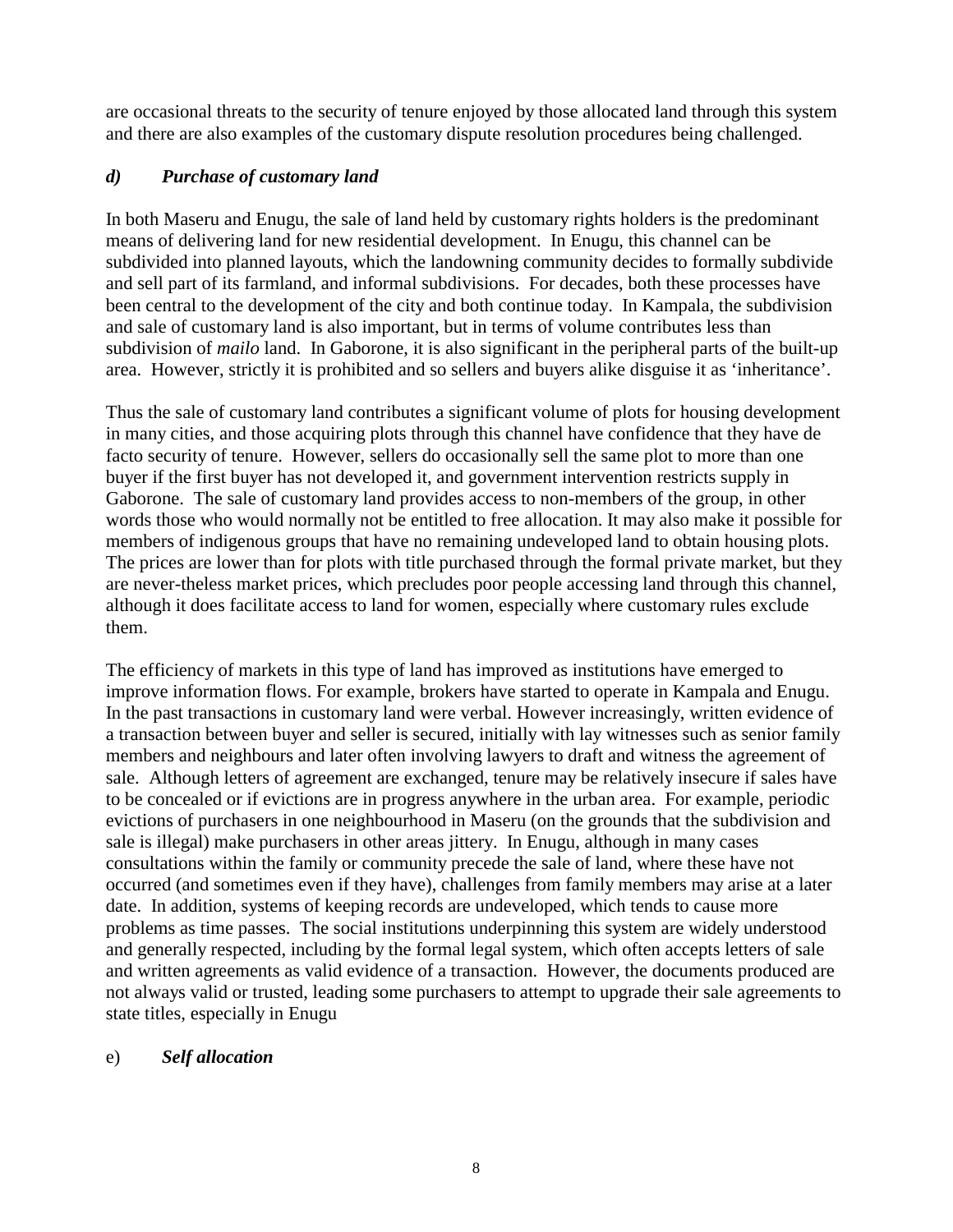There is little opportunity in contemporary cities for people to obtain land through noncommercial channels by their own actions. It occurs through different mechanisms in three of the case study cities, but only on a small scale.

In Kampala, some households have settled on wetlands in the valley bottoms. This strategy provides one of the few ways in which poor households can obtain access to land for free, but it has problems from the point of view of both settlers and the government. Settlers face extreme insecurity, since building in these areas is prohibited and their houses may be demolished (especially if they have not sought the permission of the Local Council officials). In addition, in the early years, until further infill and drainage has occurred, their living conditions are very unhealthy and their houses liable to flooding. The land is officially in government ownership, so not only is settlement forbidden for environmental reasons, but also, if the initial area claimed is later subdivided and sold, these sales are illegal. Moreover, even if the settlement becomes extensive and semi-permanent, the topographical conditions make the sites difficult to service.

In Maseru, women may allocate themselves plots of family farmland without the permission of their families. As noted above, under customary rules of access, women are not normally allocated land in their own names and divorced or never married women may not be able to obtain family land. However, the number of women taking matters into their own hands is small.

In Gaborone also, family members may occupy an area of family land to which they consider themselves entitled, without obtaining the express permission of those with decision-making power. This process is also labelled 'squatting' by the government and made out to be widespread, although in practice it appears to occur only on a very small scale. By using the pejorative term, the government is probably expressing its disapproval of the more widespread subdivision and sale of land by customary rights holders, which is informal in the sense that it is done without getting the permission of the Land Board.

### 5. **Main conclusions and policy implications**

It has not been possible in this paper to present much of the empirical evidence that underlies the above analysis or to describe the details of channels of land delivery and the social institutions through which they are organised. The conclusions drawn here, therefore, will also be very general and will, to an extent, skate over the contrasts between the case study cities.

Informal land delivery systems are, first, a response to the failure of the formal tenure and land administration systems, including the low levels of compensation paid by government when it expropriates land and which lead to resistance to such acquisitions on the part of land owners and customary rights holders. Second, it is clear from our detailed empirical evidence that they are often effective in delivering land for housing, because of their user-friendly characteristics and social legitimacy. This legitimacy derives from the widely understood and accepted social institutions that regulate transactions in these informal systems. These institutions tend to be derived from customary institutions, but the latter have evolved over time, and often are very different from those that operated in pre-colonial times in rural areas. In particular, in the urban context, they have borrowed from and often mimic formal rules and procedures, or take advantage of formal rules, especially where the latter are ambiguous or inconsistent. However, urban development and growth do increase the pressure on such social institutions and in some cases,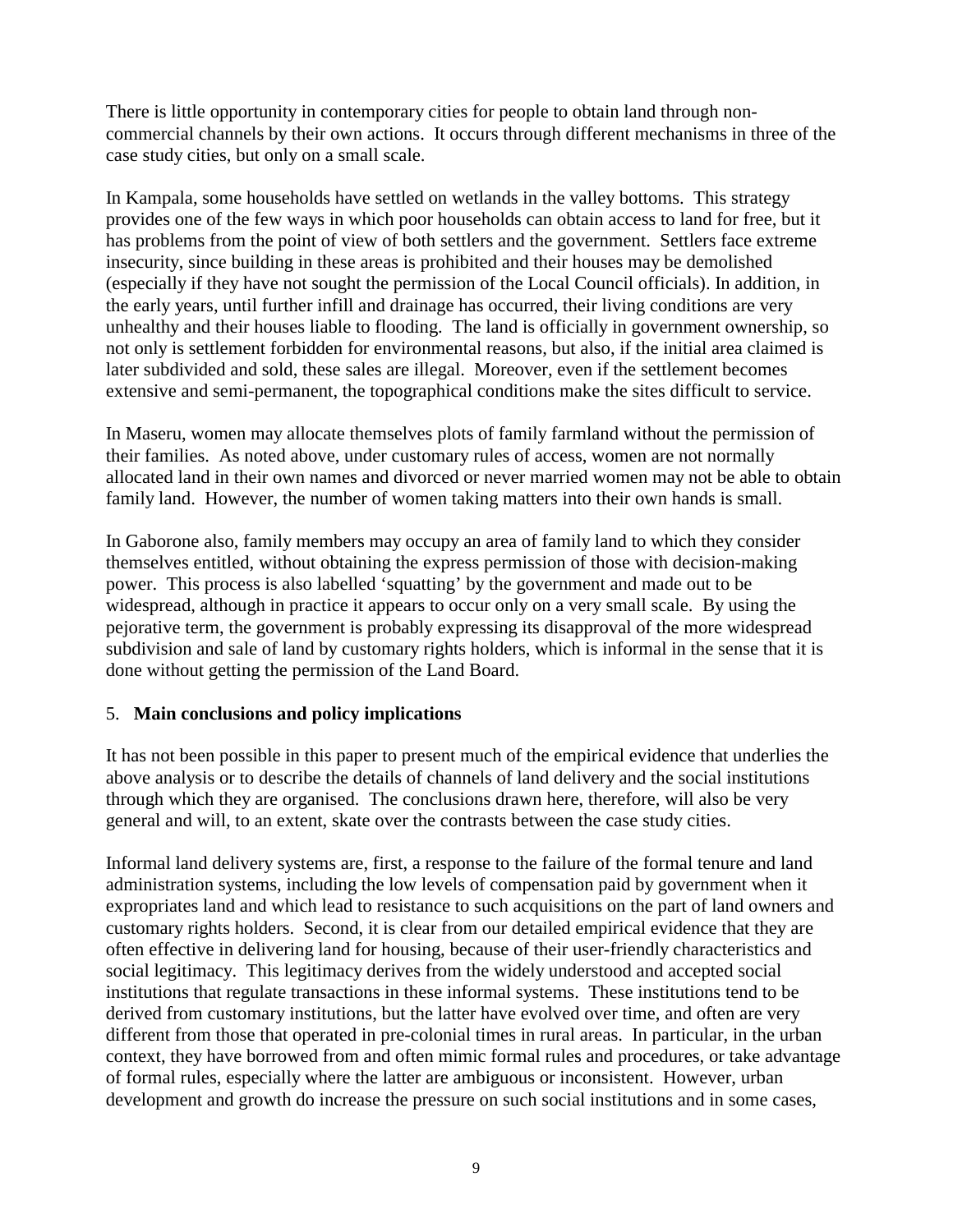they weaken and break down. In such situations, actors in land transactions seek to use formal institutions to protect their rights and investments.

Informal systems of land delivery are, indeed, the main channel of housing land supply. However, it is no longer possible for poor households to access land for new residential building, with a few, often minor, exceptions. These include members of indigenous landowning communities in Enugu, some of whom can still claim their entitlement to a plot family land; settlers in wetland areas in Kampala; people who pool their resources to buy part-shares in landbuying companies in Eldoret; and those in Gaborone who can successfully negotiate the systems for official allocation of customary or public land (through a tribal Land Board or government administered serviced plot programme respectively). For many newly formed households in urban areas, especially the poor, the only way in which they can access a plot or house today is through their parents. This may be through a process of plot sharing, in which parents allow a child to build a house on part of their own plot, or through inheritance of the parents' own plot or house. Scope for the latter will decrease in future, as plots become too small for further subdivision, a situation which has already been reached in some densely settled areas, for example in Kampala and Enugu.

Informal land delivery systems have both strengths and weaknesses. Their strengths include their ability to provide land in significant volumes to meet the housing needs of various socio-economic groups, which sometimes include the relatively poor and women. Their weaknesses include the inappropriate locations in which settlements are sometimes located, the poor layouts that sometimes emerge, and the almost universal infrastructure and service deficiencies. Arguably, however, these weaknesses emerge as much from their relationships with the formal tenure and land administration systems and with government agencies as from their own shortcomings.

The findings of the study have been fed back to the local communities studied, to validate the findings and obtain residents' and local key informants' comments on some of the policy issues. The conclusions and policy implications have also been discussed at policy workshops in each of the case study countries. They do, no doubt, need to be further refined and also adapted to local circumstances. Not all those attending these events would agree with all the policy implications identified below: there is considerable resistance by government officials in all the countries studied to acknowledging that the failures of state systems of land administration may imply a need for radical rethinking, even though, where formal land administrative systems have adopted more flexible ways of interacting with informal actors and processes, more promising approaches to the intractable problem of ensuring land delivery for urban residential growth show signs of evolving. Nevertheless, all the recommendations have support from some actors in the case study cities and countries and it is hoped that the findings can contribute to current land policy and legislative revisions that are under way in most of the case study countries.

#### . *Policy implications*

The most obvious policy implication is that informal land delivery systems should be tolerated and accommodated, but not without recognising their shortcomings and the problems that such toleration and accommodation might pose. Thus while their strengths are recognised and built upon, their weaknesses should also be identified and policy should concentrate on addressing these weaknesses without compromising the positive contribution they make to meeting demand for housing land.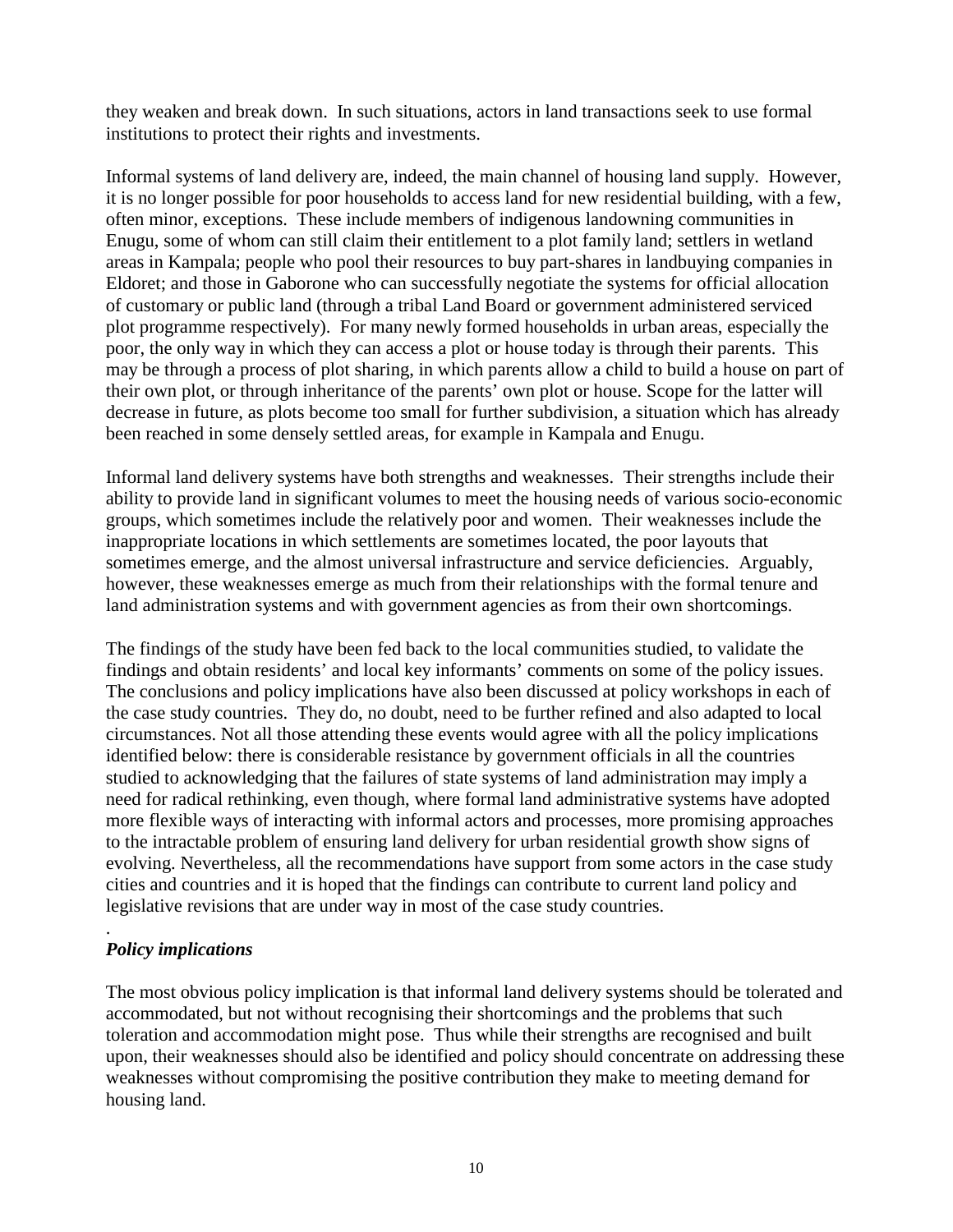Urban residents and house builders seek *security of tenure* – even without well-developed housing finance systems, this can often lead to substantial investment in housing for both owner occupation and rental. One priority should therefore be to improve the tenure security available to those accessing land through informal delivery channels. The main threats to such security often arise from the actions of governments themselves, particularly evictions.

- Thus one of the most obvious implications is that, in the vast majority of cases, governments should *cease to evict settlers and demolish their houses*.
- In addition, security can be enhanced by public sector agencies *accepting innovations in documentation* that have emerged in the informal systems, because these are generally popularly understood, widely accepted, cheap and procedurally simple.

*Recognition* of areas in the process of being settled through informal processes of subdivision and sale can pave the way for *working with subdividers and sellers to improve layouts*, ensure the reservation of access ways and sites for social facilities, and make it possible for the *early provision of a basic level of services*. Local initiatives have instituted such a flexible approach in Eldoret, even when external funding for regularisation and upgrading has not been available. Recognition can also contribute to *incremental improvements in service provision*, since once areas are de jure or de facto recognised, utilities can be provided on a full or partial cost recovery basis, as demonstrated by some utility providers in the case study cities (commonly electricity, often water, more rarely other environmental infrastructure). As well as generating user charges for services, the *registration of occupiers* makes it possible for local governments to *generate tax revenue*. However, such recognition of informally settled areas and acceptance of their occupants should be designed in such a way that, wherever possible, the poor are not further disadvantaged by the imposition of unaffordable costs or processes of gentrification. The difficulty of ensuring this is acknowledged.

To build on the strengths and address the weaknesses of informal delivery systems in the local context, much of the relevant *legislation is likely to need revision*. In addition, as agreed in most of the country policy workshops, there is a need for the *formal land administration system to be decentralised*, in particular to provide for local registration of land rights and transactions.

Finally, *revised compensation provisions*, requiring government to pay adequate and fair compensation when it expropriates land for public purposes from private or customary rights holders, would improve both the operation of some subdivision and allocation processes (such as the operations of Land Boards in Gaborone) and the ability of government to fulfil public sector goals without antagonising local land rights holders (for example in Enugu).

#### **References**

- Benda-Beckman, F. von (2001) "Legal pluralism and social justice in economic and political development", *IDS Bulletin*, 32, 1, p. 46-56.
- Benton, L. (1994) "Beyond legal pluralism: towards a new approach to law in the informal sector", *Social and Legal Studies*, 3, p. 223-42.
- Giddens, A. (1984) *The Structure of Society*, Cambridge: Polity Press.
- Healey, P. and Barrett, S.M. (1990) "Structure and agency in land and property development processes: some ideas for research", *Journal of Planning Education and Research*, 27, 1, p. 89-104.